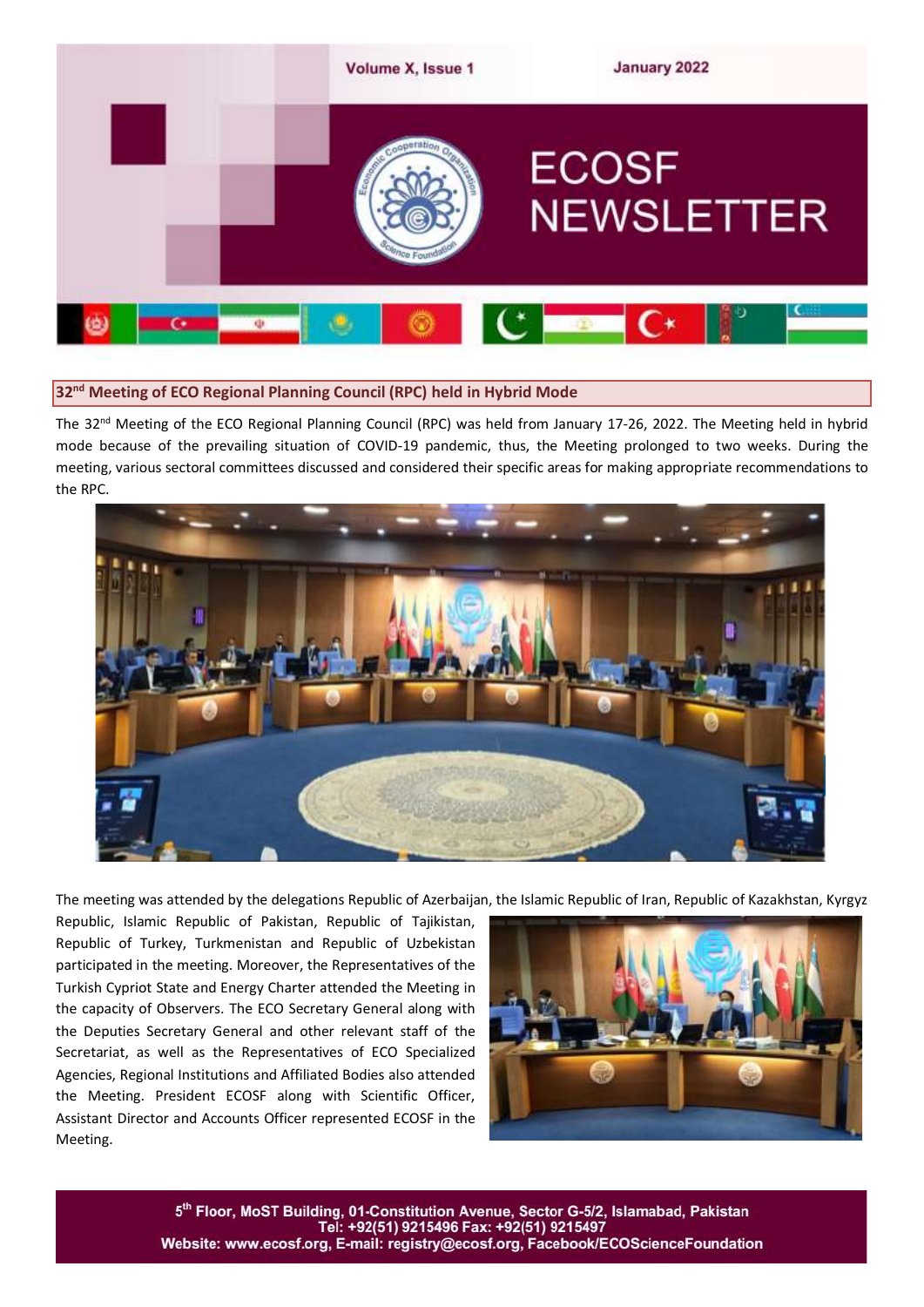## **ECOSF NEWSLETTER**

The ECO Secretary General, H.E. Mr. Khusrav Noziri welcomed the participants and highlighted the significance of RPC in consideration of its essentially important role of analyzing and evaluating the Organization's ongoing activities as well as considering and developing some new projects and programs to be implemented to shoulder, support and continue the regional development process. Despite the post-pandemic challenges, the ECO Secretariat managed to convene several important meetings in 2021, both in virtual/hybrid and physical formats, added the Secretary General. Moreover, the Secretary General congratulated the Republic of Uzbekistan for assuming the Organization's Chairmanship for 2022, assuring his complete support and cooperation to ensure the implementation of any initiatives by Uzbekistan which are aimed at maintaining and accelerating the Organization's performance for smooth socioeconomic progress in the region.

Being the Organization's Chair, the Meeting was chaired by Mr. Ashraf Khodjaev, Director of the Department of Economic Diplomacy of the Ministry of Foreign Affairs of the Republic of Uzbekistan. Mr. Khodjaev welcomed the participants and thanked them for joining the Plenary Session of the 32nd RPC to consider, review and finalize the ECO's Work Program and Calendar of Events-2022. Expressing deep pleasure over the first-time assumption of ECO's Chairmanship by the Republic of Uzbekistan, he assured that his country is well-determined to effectively meet the assigned responsibility for further strengthening regional cooperation within the ECO framework.

Prof. Soomro made the statement of ECOSF in the meeting. In his statement, he said that the entire world has been facing challenges due to deadly COVID-19, although situation is improving but it is not yet back to normal. Hence, the pandemic has not only raised the expectations we have of science, but it has also emphasized the fact that stronger collaboration & cooperation among nations to develop scientific solutions towards this global challenge, is much needed. Therefore, collaboration across scientists and experts is a powerful way of bringing evidence and scientific consensus to the attention of policymakers to make informed decisions grounded in the evidence-based research. This lies at the core of values & principles that ECOSF was established for. President ECOSF also shared the progress of the Foundation made during the year 2021.

Prof. Soomro further said that he is personally and on behalf of the Foundation, grateful to the Government of Islamic Republic of Pakistan for signing the Host Country Agreement in December 2021, thereby making it possible for staff from other Member Countries to join ECOSF in Islamabad. He hoped that his successor from I.R. of Iran Prof. Syed Komail Tayebi would join soon and wished him all the best. He also said that this also means that this RPC meeting is going to be his last meeting; hence he personally thanked all the Member States and the Secretary General, the past four Secretaries General of ECO as well as the Scientific Community of the region & ECO Secretariat staff for their continuous support in establishing the organization and running it for the last over eight years. He also made sincere appreciation to ECOSF's small but dedicated and able team for their efforts and support in his endeavours as the Founder President.



The Council appreciated and thanked the ECO Secretary General and his team for making necessary arrangements for successful holding 32nd meeting of RPC and preparation of relevant documents. The Council concluded the meeting with a vote of thanks to the Chair for managing the meeting in a proactive, smooth, and efficient manner. The Council also acknowledged and thanked the Chairmen of various Sectoral Committees for successfully conducting their tasks.

## **ECOSF contributed to the Asian Research Policy (ARP) Journal in its latest publication on Achieving Carbon Neutrality 2021**

ECOSF is pleased to have contributed to the Asian Research Policy (ARP) Journal and published a research article on "*[Decarbonizing Road Transport Sector in Pakistan through E-Mobility](http://www.arpjournal.org/usr/browse/list_issues_detail.do?seq=33&c_seq=206)".* The theme for ARP latest volume was 'carbon neutrality,' as climate crisis is and will be the main concern of international organizations and governments of many countries for the next half century. In addition, ARP also featured the profile of the ECOSF as the catalyst for promoting Science, Technology, and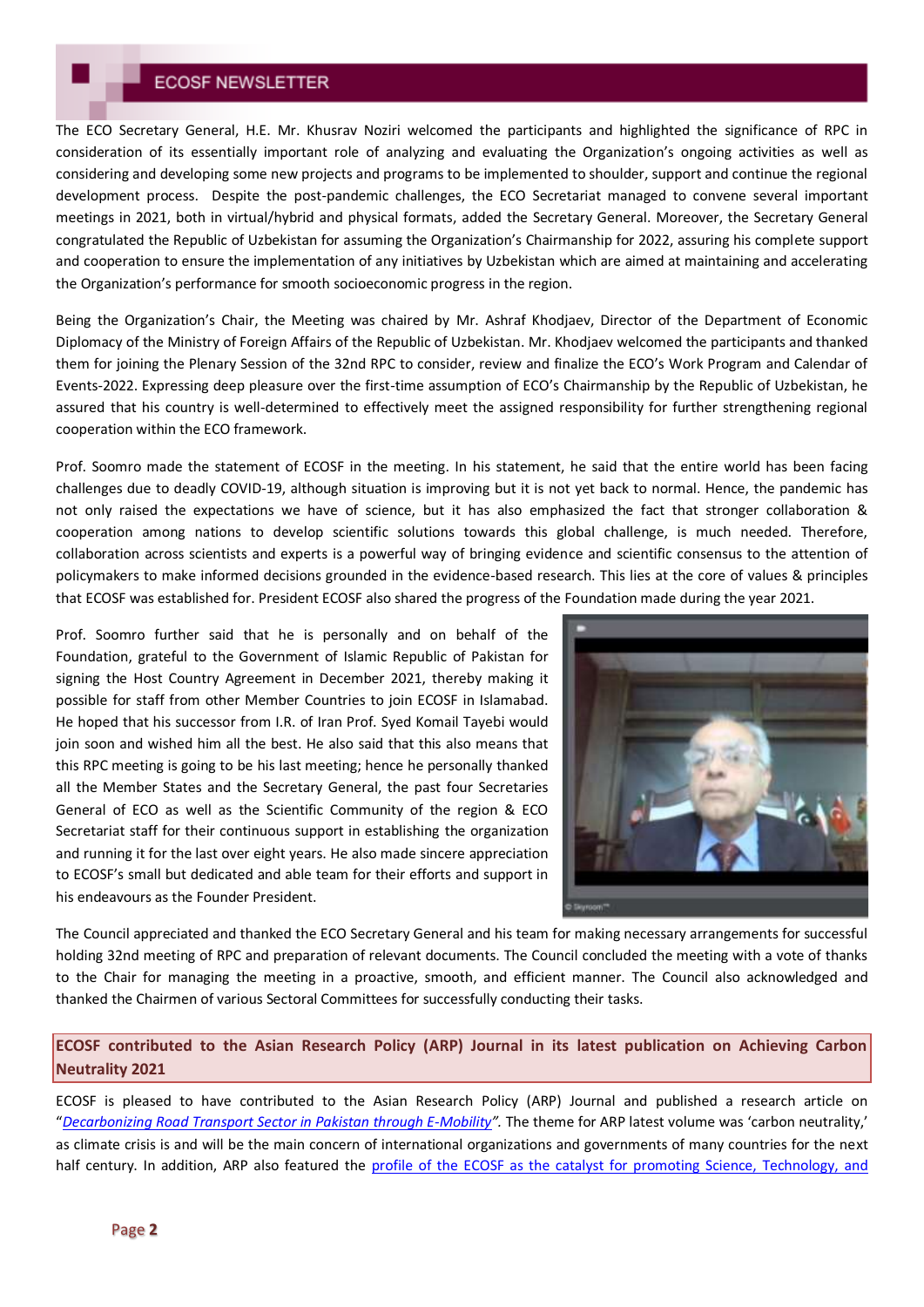[Innovation \(STI\),](http://ecosf.org/uploads/files/ECOSF%20Profile%20-%20ARP.pdf) which highlighted key strategic programmes of the Foundation to bring meaningful impact based on STI in the ECO region.



The article on "*Decarbonizing the Road Transport Sector in Pakistan*" by ECOSF underscores that road transport sector in Pakistan relies heavily on fuel imports; hence it takes a heavy toll on Pakistan's fuel import bill. Pollution in major cities has reached alarming levels. Apparently, Pakistan currently faces a power surplus crisis. Increased EVs penetration could serve as a productive power demand to achieve adequate level of utilization of existing power capacity and bring down unit cost of electricity. Electrification of transportation is one of the effective means to reduce energy intensity in the road transport sector. Besides, EVs offer lower running and operational costs, as well as lower tailpipe emissions. All these factors put together make a strong case for EV adoption in Pakistan.

The article provides some brief highlights of the work undertaken by the ECOSF on decarbonizing the road transport sector in Pakistan as part of its support program to the Government of Pakistan in meeting its climate goals. Through this effort, we assessed the climate benefits of accelerated adoption of eMobility in Pakistan in terms of lower demand for transport fuels, reduced GHG emissions and the need for grid expansion and strengthening of distribution network in Pakistan.

It is pertinent to mention that ECOSF as the founder member of the Asian STI Think Tank Networks (ASTN) has joined to serve as a Member of the Editorial Board of the Asian Research Policy (ARP) journal. The ARP is being co-hosted by the Korea Institute of S&T Evaluation and Planning (KISTEP) of Republic of Korea, which aims to transform its existing network of prestigious S&T institutions into knowledge platform with dedicated Journal for Science, Technological and Innovation policy of Asia. The aim of Asian Research Policy is to enhance the national R&D system by establishing channels of communication between academics, research experts and policymakers around the world.

**ECOSF and BTBU held an annual review meeting of the Joint Training Center on Scientific, Technological and Economic Cooperation under the BRI**

A review meeting was held virtually to oversee and supervise the progress and the future plans for 2022 of the BTBU-ECOSF Joint Training Center on January 6, 2022.

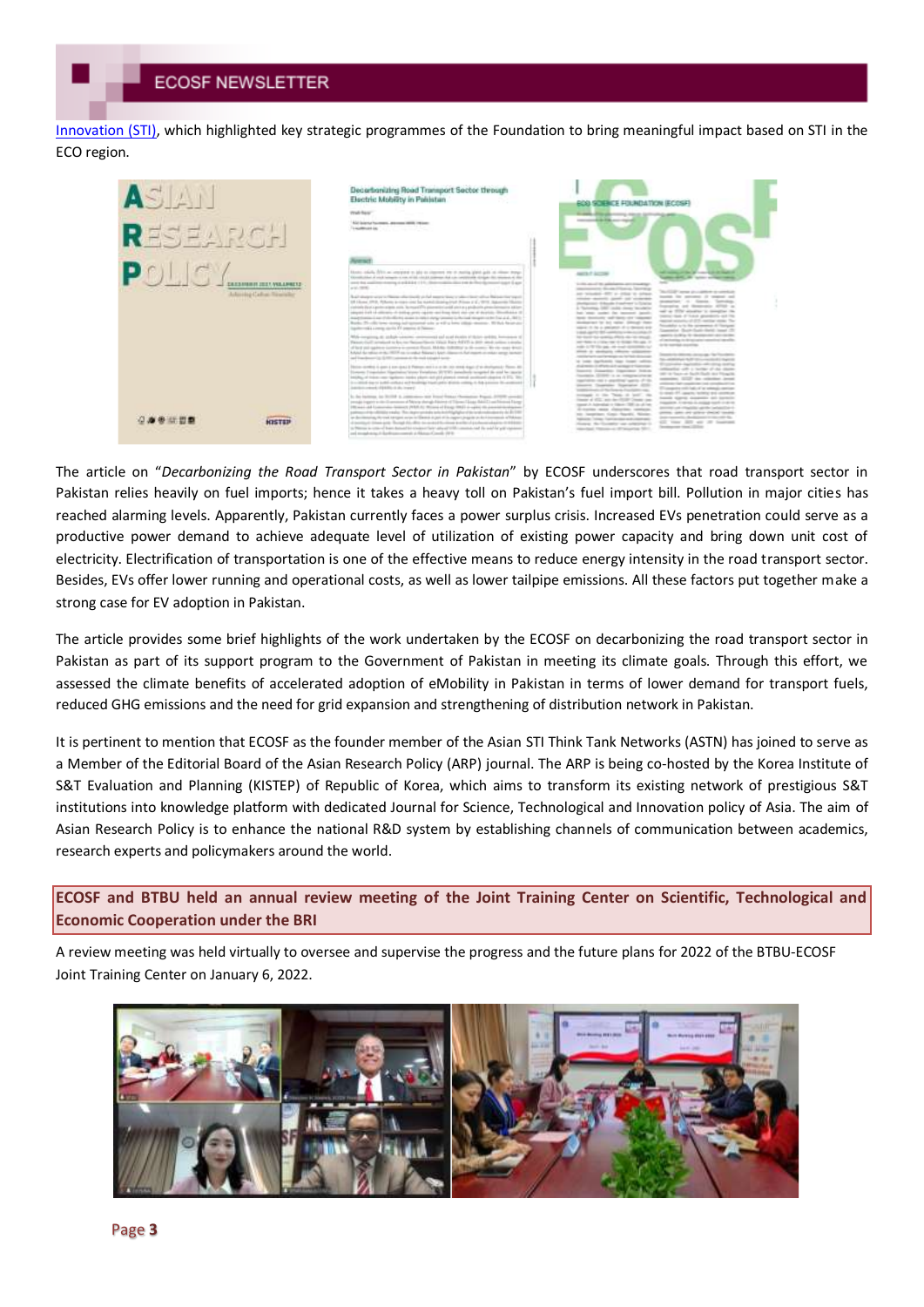# **ECOSF NEWSLETTER**

President ECOSF Prof. Dr. Manzoor Hussain Soomro co-chaired the meeting and in his welcome address, he appreciated the leadership of Beijing Technology and Business University (BTBU) for their continued support towards the Joint Training Center. President Soomro emphasized over the need for developing the human resource capacity of the participating Belt and Road Countries to effectively realize the intended goals of socio-economic development in the region.

Dr. Di Yuna, Director BTBU-ECOSF Joint Training Center presented the progress report of 2021 and the work-plan for the year 2022, and suggested strategies towards further strengthening the role and effective delivery of training programs by the Joint Training Center. Engr. Khalil Raza also participated and contributed towards the discussion and suggested interventions to conduct training programs in more meaningful ways. During the meeting, both sides agreed on the work-plan of the Joint Training Center which will host three training events in 2022 with a key focus on thematic areas of; climate, sustainable energy and economic development.

In the end, Prof. Xu Dandan, Vice President, BTBU endorsed the work plan and appreciated the role of ECOSF carrying forward the training agenda on critical topics for infrastructure development and socio-economic growth for B&R countries, including the ECO Member Countries.

It is important to mention that BTBU-ECOSF Joint Training Center was launched in 2020, which aims to promote the sustainable economic and social development of BRI countries through training in the fields of technology application, industrial economics, S&T standards and science communication. The Center would serve as a strategic training platform, which is deemed to be critical for infrastructure development and socio-economic growth for B&R countries, including the 10 ECOSF member countries.

For further information on the past trainings of the Center, please visit our [website.](http://ecosf.org/btbu-ecosf.aspx)

**17th National and 3rd International Iranian Crop Science Congress Co-organized by Shahid-Bahonar University of Kerman, Iran and ECO Science Foundation (ECOSF) virtually in Iran**



The Crop Science Society of Iran in partnership with the Shahid-Bahonar University of Kerman, Iran and ECOSF in collaboration with numerous other Iranian entities, organized the "17th National and 3rd International Iranian Crop Science Congress" with the slogan; "Knowledge-based, Smart Agriculture and Contract Farming", virtually on 25-27 January 2022.

The congress was the most important gathering of crop scientists in Iran in recent years and provided a platform to the crop plant specialists, researchers and decision-makers in all aspects of crop sciences to present their latest findings and experiences and learn about important developments in these areas of science and technology.

The participants comprising of scientists, researchers and academia in crop sciences and related fields from Iran and other countries including ECO countries attended the conference. On behalf of ECOSF, President Prof. Dr. Manzoor Hussain Soomro participated in the Congress as a Keynote speaker.

Professor Dr. Mansoor Omidi the President of the Crop Science Society of Iran opened the Congress and welcomed all the distinguished experts and participant. Afterwards,

some dignitaries of agriculture sector spoke in the opening session.

The Minister for Agriculture-Jehad of Iran H.E. Dr. Javad Sadatinejad also addressed the conference. He appreciated the organization of the conference and shared the policies and programmes of his ministry with participants. It is pertinent to mention that Iran is quite rich in agriculture especially in fresh and dry fruits.

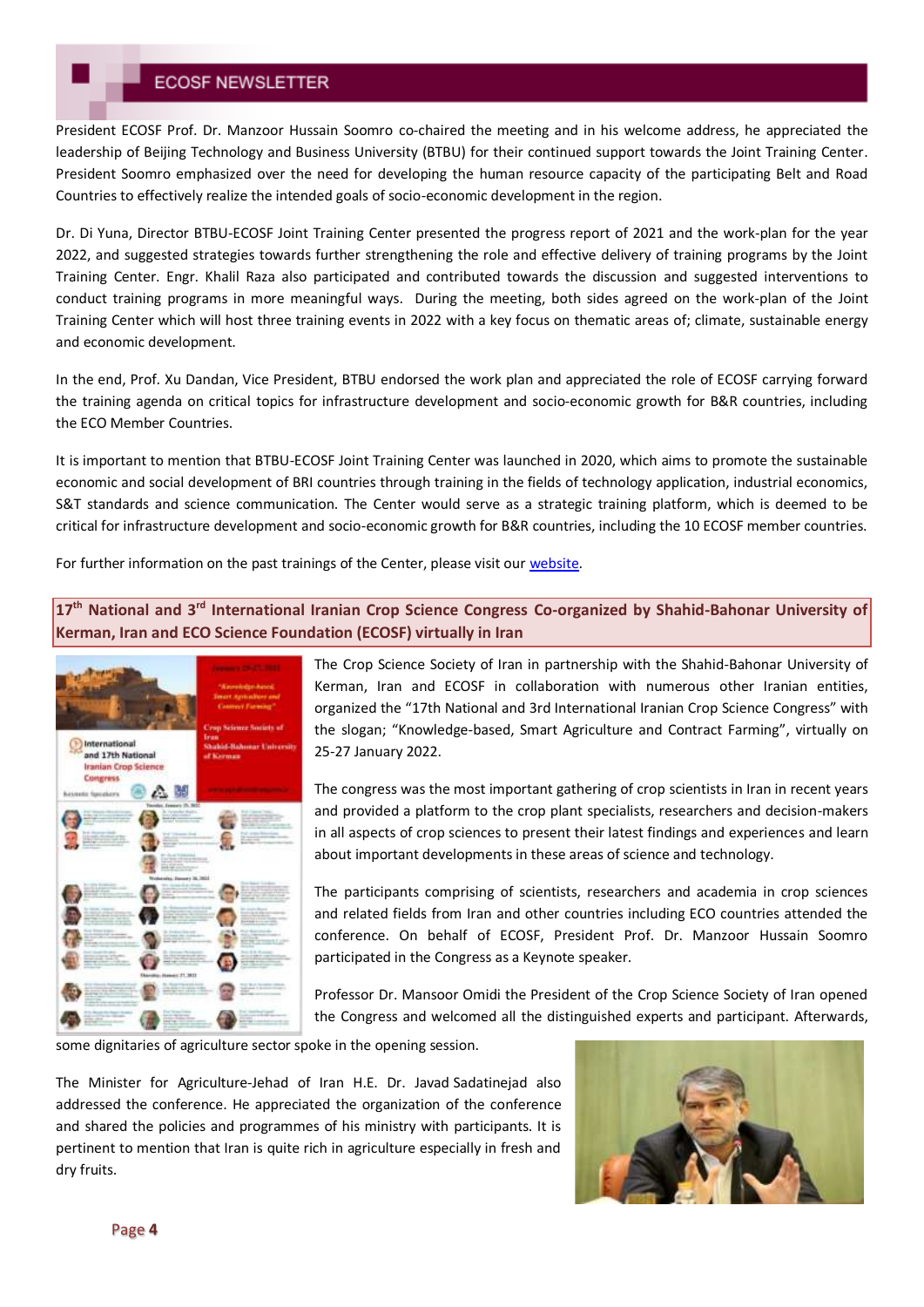

President ECOSF Prof. Manzoor Soomro presented his keynote talk; **"Farmer Field School approach- a better tool to prepare farmers for the future challenges"**. In his speech, he introduced the ECOSF as an intergovernmental organization of 10 countries of ECO region. Prof. Soomro highlighted the roles, functions and the mandate of the Foundation, which is to support and fund research and promotion activities in Science, Engineering, Technology and Innovation as well as the STEM education at different levels using the inquirybased science education- IBSE approach. Prof. Soomro underlined the future

challenges of sustainable agriculture and to the farmers. He emphasized that there is dire need to build the capacity of the farmers, thus, a well-tested methodology- the "Farmer Field School (FFS)" is widely used worldwide to build the capacity of the farmers on management, technology, and marketing of crop produce. FFS also helps farmers to develop new ways of thinking and problem-solving.

# **1 st International and 3rd National Conference on Biomathematics jointly organized by Damghan University of Semnan Province- Iran and ECOSF**

The  $1^{st}$  international and  $3^{rd}$  National Conference on Biomathematics was jointly organized on 19-21 January 2022 in hybrid mode by the School of Mathematics and Computer Sciences and School of Biology of Damghan University of Iran and ECOSF in collaboration with other Iranian Organizations. A large number of scientists, researchers, and students attended the Conference.

The conference was opened by the President of Damghan University, Professor Abdolali Basiri. He welcomed all the participants and gave a brief introduction of the University. He also highlighted the objectives of the conference.

Chief Guest of the Conference was H.E. Dr. Salar Amoli, Deputy Minister of Science, Research and Technology of Iran. In his speech, he appreciated the organizers to arrange such an important conference in the wake COVID-19 pandemic. He hoped that conference would bring some key results/suggestions in the field of biomathematics for young researchers and scientists.

Senior Mathematician of Iran Professor Mehdi Behzad also spoke to the Conference and



shared his lifelong experiences including his "total colouring theory". In recognition of his executive contributions during his lifetime, the Iranian Mathematical Society has established the Dr. Mehdi Behzad's Award, an annual multinational award for recognition of individuals with outstanding leadership role in advancement of mathematics in their respective countries.

President ECOSF Prof. Manzoor H. Soomro also participated in the conference as a keynote speaker. At the outset, he thanked the leadership the team of Damghan University, especially the President Professor Basiri, for availing the opportunity to ECOSF to join in and co-organize the mega event. He assured the organizers of all possible support from the Foundation in future as well.

The title of the presentation of President Soomro was "STEM Education for Sustainable Development". In his presentation, Prof. Soomro briefly introduced ECOSF and its aims and objectives. He also shared the ongoing programmes of the Foundation. Further, he shared that Science, Engineering, Technology and Innovation (SETI) is inevitable for sustainable development of any country including ECO region. To achieve the development and infrastructural needs of sustainable future, a strong base of STEM education is mandatory, he added. Prof. Soomro also shared that STEM develops critical thinking among the learners and helps them to become independent thinkers, decision makers, team players and lifelong learners.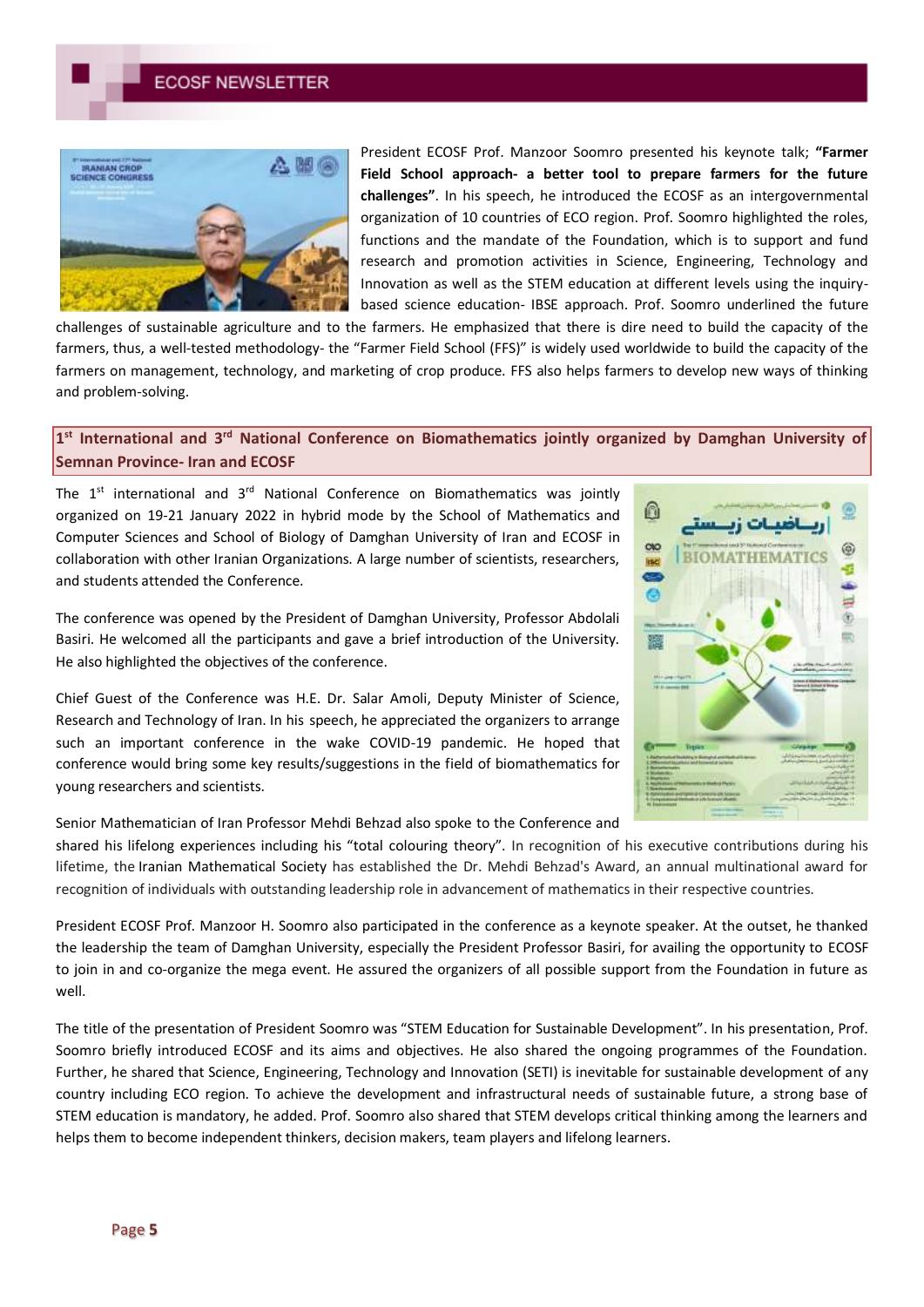

Among other resource persons, there were 13 international and 8 national key scientists/experts who shared their experiences and newest progress in different themes of the conference, with the participants.

The event was a multidisciplinary meeting forum for scientists and researchers who develop and apply mathematical and computational tools to the study of phenomena in the broad fields of biology, medicine,



environmental science, biotechnology, bioengineering, etc. Biomathematics seeks mathematical illustration and modelling of the biological phenomenon using applied mathematical techniques and tools. This could be beneficial in both theoretical and practical research. This annual conference provided an appropriate opportunity for the amplification of knowledge and experience, and expansion of thought and imagination.

#### **ECOSF participated in the "Water Futures" Conference organized by Foundation Jeunes Scientifiques Luxembourg**

ECOSF participated in the Water Futures Conference organized by Foundation Jeunes Scientifiques Luxembourg on January 27, 2022. The conference brought together Dr. Mara Manieri, Jonk Fuerscherin in 2020, and Dr Laurent Pfister, head of the research unit "Environmental sensing and modelling" (ENVISION) to share their latest research finding on water security. The conference provided an opportunity for experts and research scholar to share their latest research and insights on the challenges and risks of climate change, concerning dangers such as an increased risk of drought or a reduction in water quality. On behalf of ECOSF, its President Prof. Dr. Manzoor Hussain Soomro participated in the event.

Participating scientists and scholars presented their latest research and scientific processes for the detection and interpretation of the hydrological cycle, innovative solutions for critical challenges in water security areas. The event was held under COVID Check program at Forum Campus Geesseknäppchen in the presence of Their Royal Highnesses the Hereditary Grand Duke and Hereditary Grand Duchess, Prince Guillaume and Princess Stéphanie.



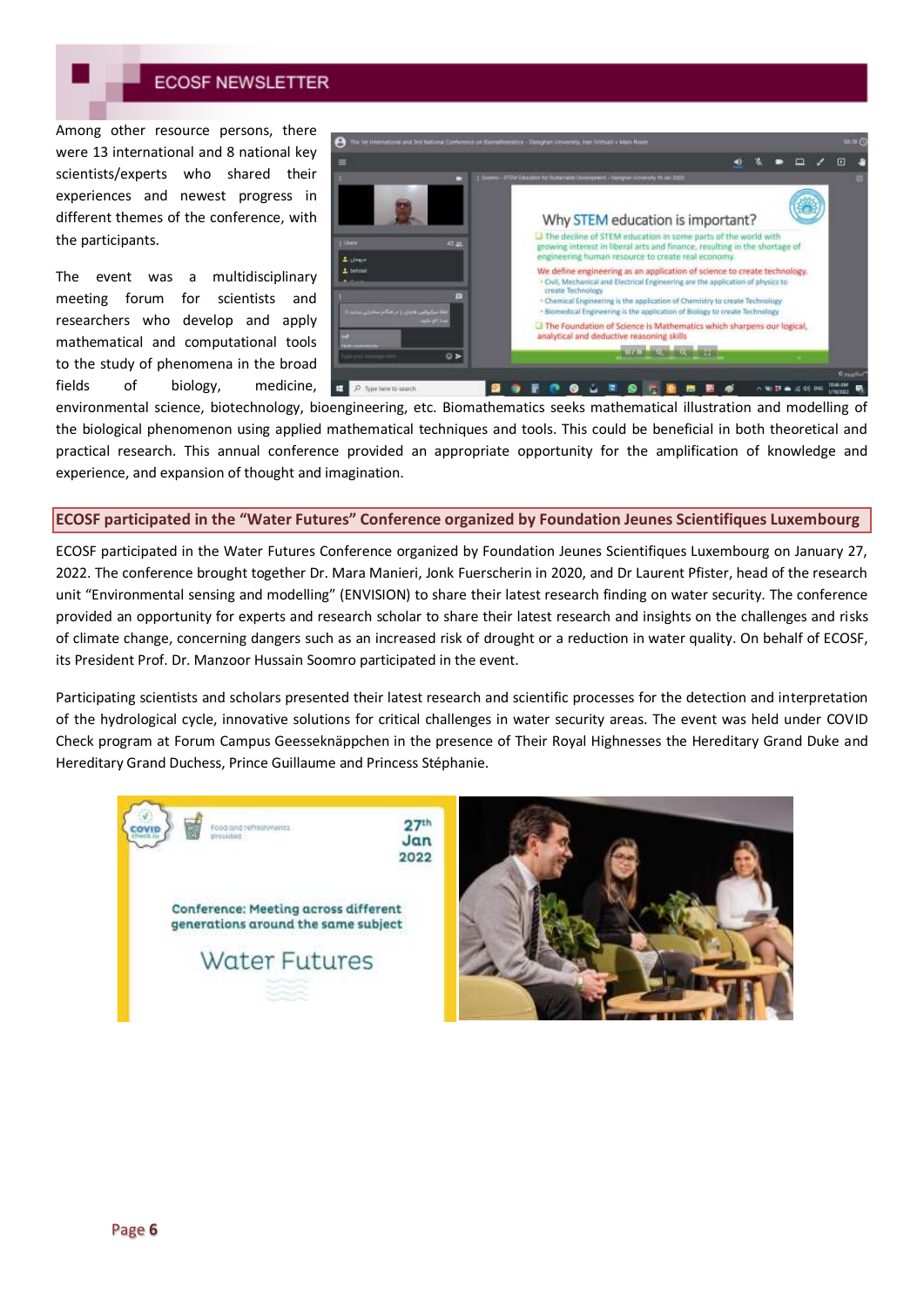**ECOSF participated in the Webinar on Hydrogen from Biomass organized by World Resource Institute.**

World Resource Institute (WRI) hosted a webinar on "Hydrogen from Biomass" on January 18, 2022. The Webinar generated discussion and provided insights into availability of biomass, processes and technology for generating hydrogen, the technology readiness levels (TRL) and policy levers that can enable hydrogen generation from biomass.

The webinar explored specific pathways which would be helpful in evaluating the value chain of a biomass-based hydrogen production in the region. Many participants representing the government policymakers, academia, industry associations, farmers, and stakeholders in the renewable energy sector participated in the virtual event. On behalf of ECOSF, Engr. Khalil Raza participated in event.



Leading hydrogen experts delivered their talks on conversion technologies from biomass to hydrogen and highlighted the role of policy levers to create an enabling ecosystem for hydrogen production from biomass. Experts underscored that the countries with predominant agricultural base can leverage biomass from agriculture residue for producing hydrogen. This can also have other benefits like reduced air pollution (caused due to burning of the crop residues), reduced greenhouse gas (GHG) emission, and increased farmer incomes.

Hydrogen produced from renewable sources is emission free and is considered a green fuel. One of the promising ways to produce this green hydrogen could be through biomass - a carbon neutral feedstock. Hence, hydrogen from biomass is an area which although nascent, holds great promise.

## **Why 5G is causing flight cancellations?**

#### **Courtesy of Vox - By Rebecca Heilweil - Published on Jan 19, 2022**



Your 5G phone might finally work like the amazingly fast 5G phones you heard about in TV commercials. On January 19, Verizon and AT&T switched on new cellular frequencies that will boost connections for tens of millions of phones throughout the US. Now that these airwaves are activated, you should be able to download

an entire movie to your phone in just a few minutes.

This is thanks to the addition of C-band frequency, which could not only improve speeds but also expand 5G coverage. AT&T has turned on these frequencies in eight metro areas throughout the US, while Verizon's new 5G service will become available in more than 1,700 US cities over the course of this month. This is welcome news for anyone who owns or plans to buy one of these devices, which will be more than 10 times faster than their 4G predecessors. If you're interested in these faster speeds,